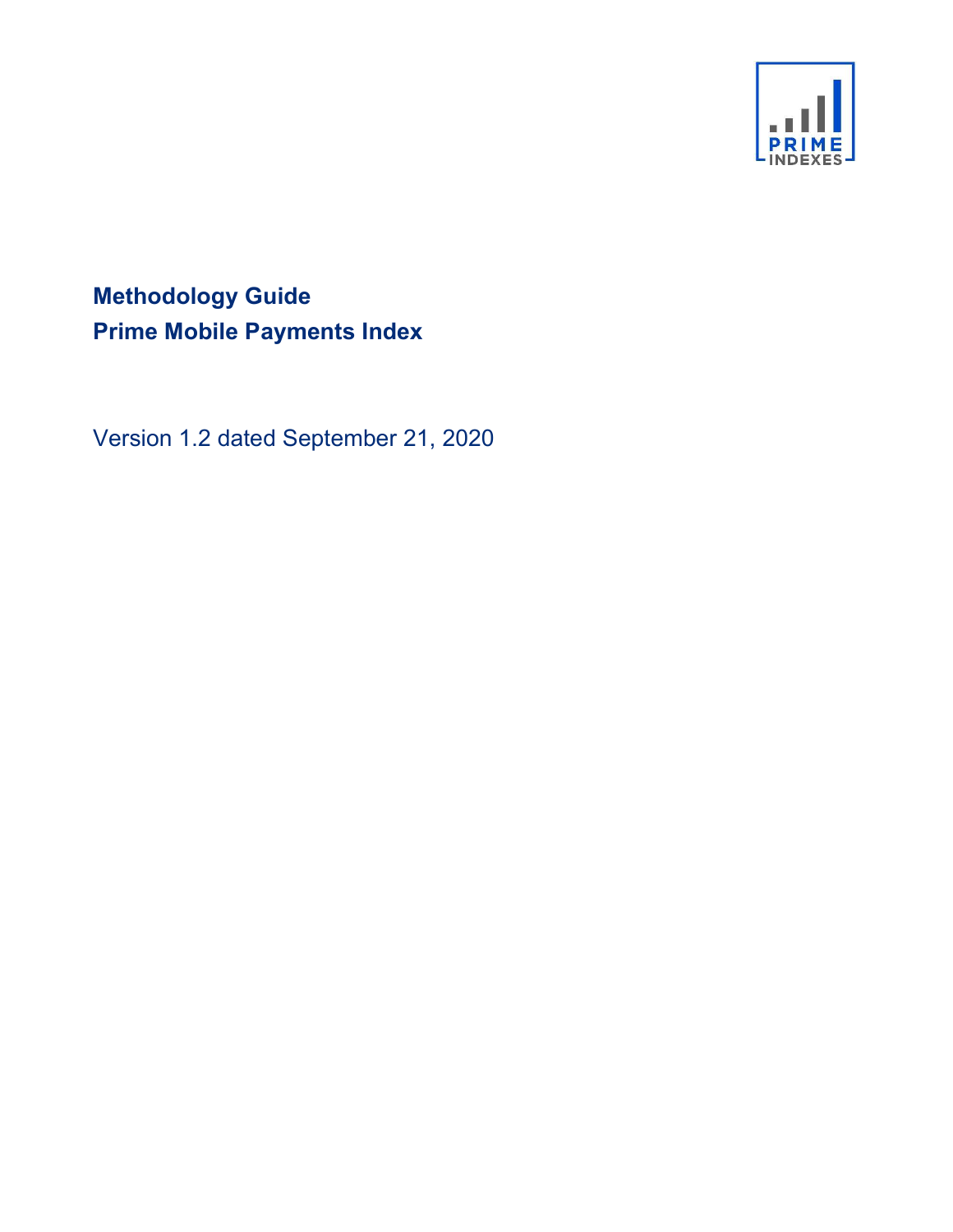## **Contents**

## **Introduction**

## 1 Index specifications

- 1.1 Short name and ISIN
- 1.2 Initial value
- 1.3 Distribution
- 1.4 Prices and calculation frequency
- 1.5 Weighting
- 1.6 Decision-making bodies
- 1.7 Publication
- 1.8 Historical data
- 1.9 Licensing

## 2 Composition of the Index

- 2.1 Selection of the index components
- 2.2 Ordinary adjustment
- 2.3 Extraordinary adjustment

# 3 Calculation of the Index

- 3.1 Index formula
- 3.2 Accuracy
- 3.3 Adjustments
- 3.4 Dividends and other distributions
- 3.5 Corporate actions
- 3.6 Calculation of the Index in the event of a market disruption

# 4 Definitions

# 5 Appendix

- 5.1 Contact data
- 5.2 Calculation of the Index change in calculation method

This document contains the underlying principles regarding the structure and the operation of the Prime Mobile Payments Index (the "Index"). Prime Indexes shall make every effort to implement these principles. Prime Indexes does not offer any explicit or tacit guarantee or assurance, neither pertaining to the results from the use of the Index nor the Index value at any certain point in time nor in any other respect. The Index is calculated and disseminated by Solactive AG and it strives to the best of its ability to ensure the correctness of the calculation. There is no obligation for Prime Indexes irrespective of possible obligations to issuers – to advise third parties, including investors and/or financial intermediaries, of any errors in the Index. The publication of the Index by Prime Indexes is not a recommendation for capital investment and does not contain any assurance or opinion of Prime Indexes regarding a possible investment in a financial instrument based on this Index.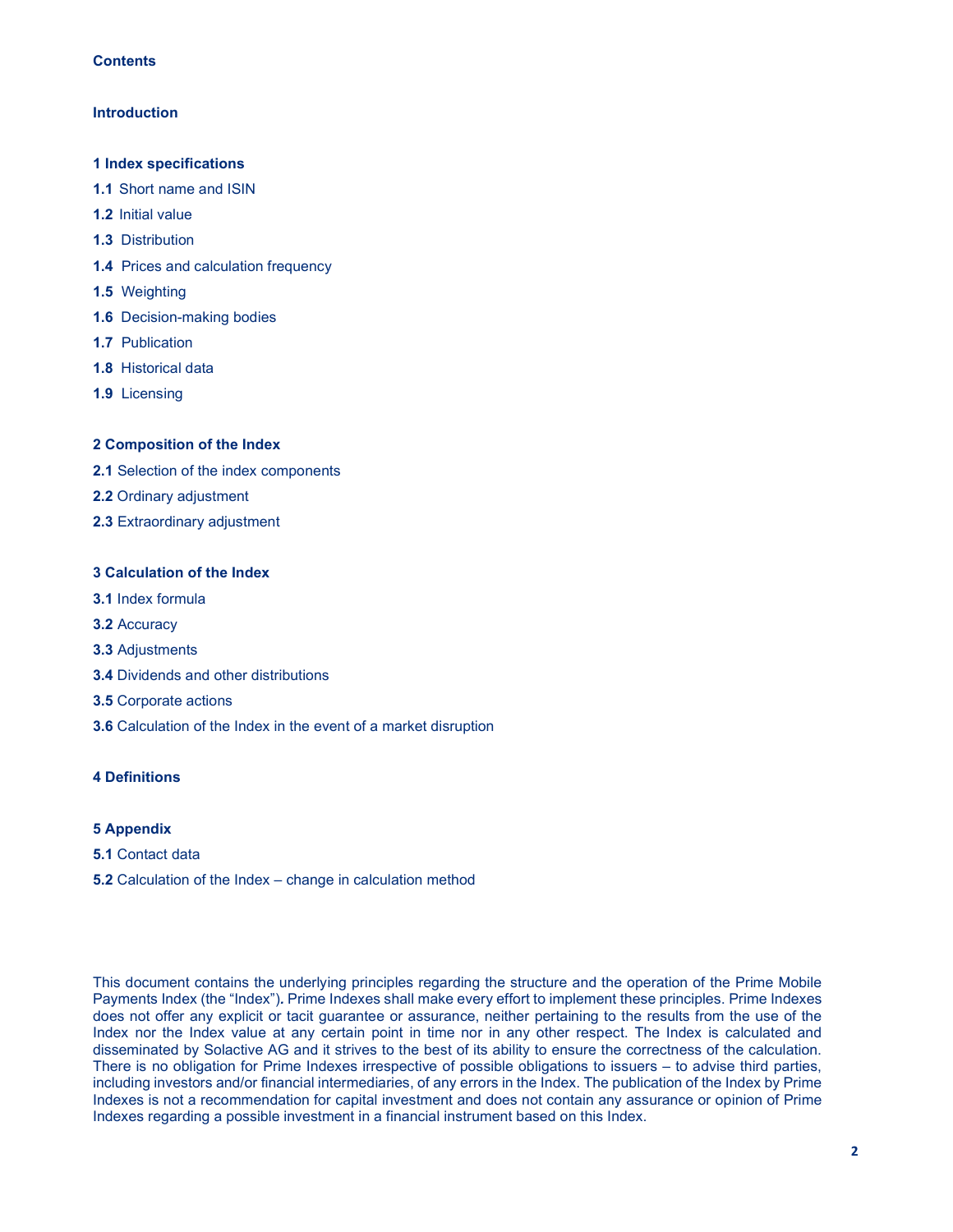## Introduction

This document is to be used as a guideline with regard to the composition, calculation and management of the Index. Any changes made to the guideline are initiated by the Committee specified in section 1.6. The Index is calculated and published by Solactive AG, on behalf of Prime Indexes. The name "Prime Indexes" is trademarked.

## 1 Index specifications

The Prime Mobile Payments Index (the "Index") is an Index of Prime Indexes and is calculated and distributed by Solactive AG.

The index is designed to measure the performance of companies engaged in the mobile and electronic payments industry that have satisfied the remaining eligibility requirements described herein (the "Index Components").

There are three different versions of the index calculated and published by Solactive AG:

- Gross Total Return
- Net Total Return
- Price Return

The Index is published in US Dollars.

## 1.1 Short name and ISIN

The Index is distributed under the following codes and symbols:

| <b>Name</b>                           | <b>Bloomberg</b>     | <b>Reuters</b> | <b>ISIN</b>  | <b>WKN</b>    |
|---------------------------------------|----------------------|----------------|--------------|---------------|
| Prime Mobile Payments Index GTR       | <b>PMOBILE Index</b> | PMOBILE        | DE000SLA3UQ1 | SLA3UQ        |
| Prime Mobile Payments Index NTR       | <b>NA</b>            | .PMOBILEN      | DE000SLA3UR9 | <b>SLA3UR</b> |
| <b>Prime Mobile Payments Index PR</b> | <b>NA</b>            | PMOBILEP       | DE000SLA3UU3 | <b>SLA3UU</b> |

#### 1.2 Initial value

The Index is based on 100 at the close of trading on the Base Date,  $16<sup>th</sup>$  of June, 2017

## 1.3 Distribution

The Index is published via the price marketing services of Boerse Stuttgart AG and is distributed to all affiliated vendors. Each vendor decides on an individual basis as to whether it will distribute/display the Index via its information systems.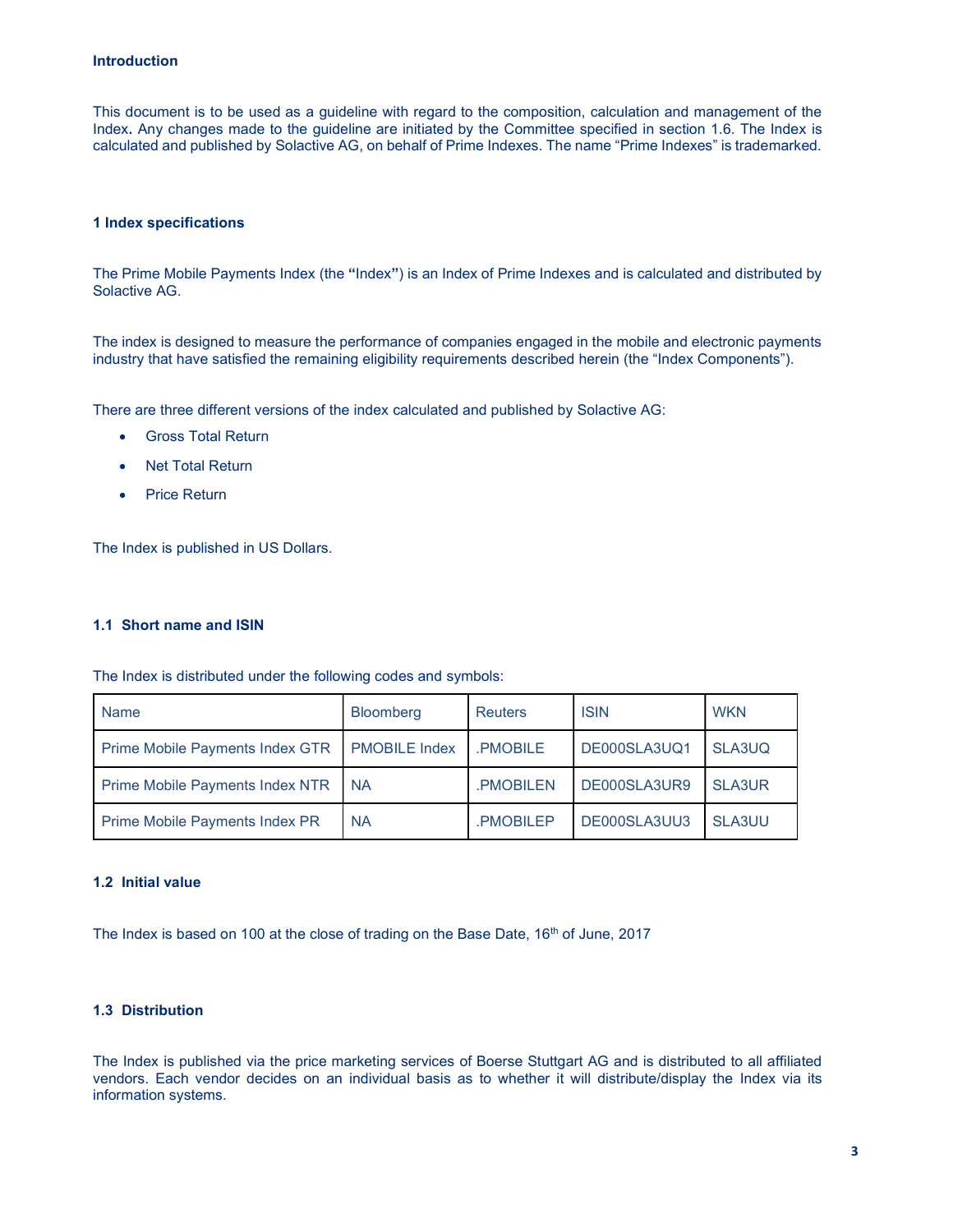## 1.4 Prices and calculation frequency

The price of the Index is calculated on each Business Day based on the prices on the respective Exchanges on which the Index Components are listed. The most recent prices of all Index Components are used. Should there be no current price available on Reuters, the most recent price or the Trading Price on Reuters for the preceding Trading Day is used in the calculation.

The Index is calculated every Business Day from 9:00am to 10:30pm, CET. In the event that data cannot be provided to Reuters or to the pricing services of Boerse Stuttgart AG, then the Index cannot be distributed. Incorrect calculations or errors may be adjusted on a retrospective basis.

# 1.5 Weighting

On each Selection Day each Index Component is weighted based on the process described below.

The Index utilizes a modified market capitalization weighting methodology to determine the initial weight of each component in the index. After determining each Index Component's market capitalization, the weighting of each Index Component is then divided by the summed total of all Index Component market capitalizations to determine its initial percent weighting in the index. Each Index Component will be capped at a maximum weight of 6% at each Selection Day. Any Index Component that, as a result of the market capitalization weighting process at the time of selection, would have a weighting greater than 6%, will have the difference between 6% and its indicated weight distributed equally amongst the other portfolio constituents.

Subsequent to running the weighting selection process, any Index Component that has a market capitalization less than \$1 billion will be subject to a downward weighting percentage adjustment. The weighting percentage adjustment is determined using the following table:

| <b>Market Capitalization</b>            | Weighting Percentage Adjustment |
|-----------------------------------------|---------------------------------|
| Between \$700 million and \$1 billion   | $-55%$                          |
| Between \$600 million and \$700 million | $-65%$                          |
| Between \$200 million and \$600 million | $-75%$                          |
| Less than \$200 million                 | $-85%$                          |

Any component that, as a result of the weighting percentage adjustment at the time of the selection, would have a reduction in weight will have the difference between its initial weight and its adjusted weight distributed equally amongst all components that are less than the 6% weighting limitation and that have not been subjected to the weighting percentage adjustment.

Any Index Component that, as a result of the weighting percentage adjustment at the time of selection, would have a weighting greater than 6%, will have the difference between 6% and its indicated weight distributed equally amongst the other portfolio constituents that are not already at the 6% weight limitation and that have not been subjected to the weighting percentage adjustment.

The cumulative weight of all components with an individual weight of 5% or greater will not in the aggregate account for more than 50% of the weight of the Index at the time of an Ordinary Adjustment.

Prime Indexes may, at its own discretion, and in response to industry best practices and/or changing regulatory requirements, modify any part of this index methodology.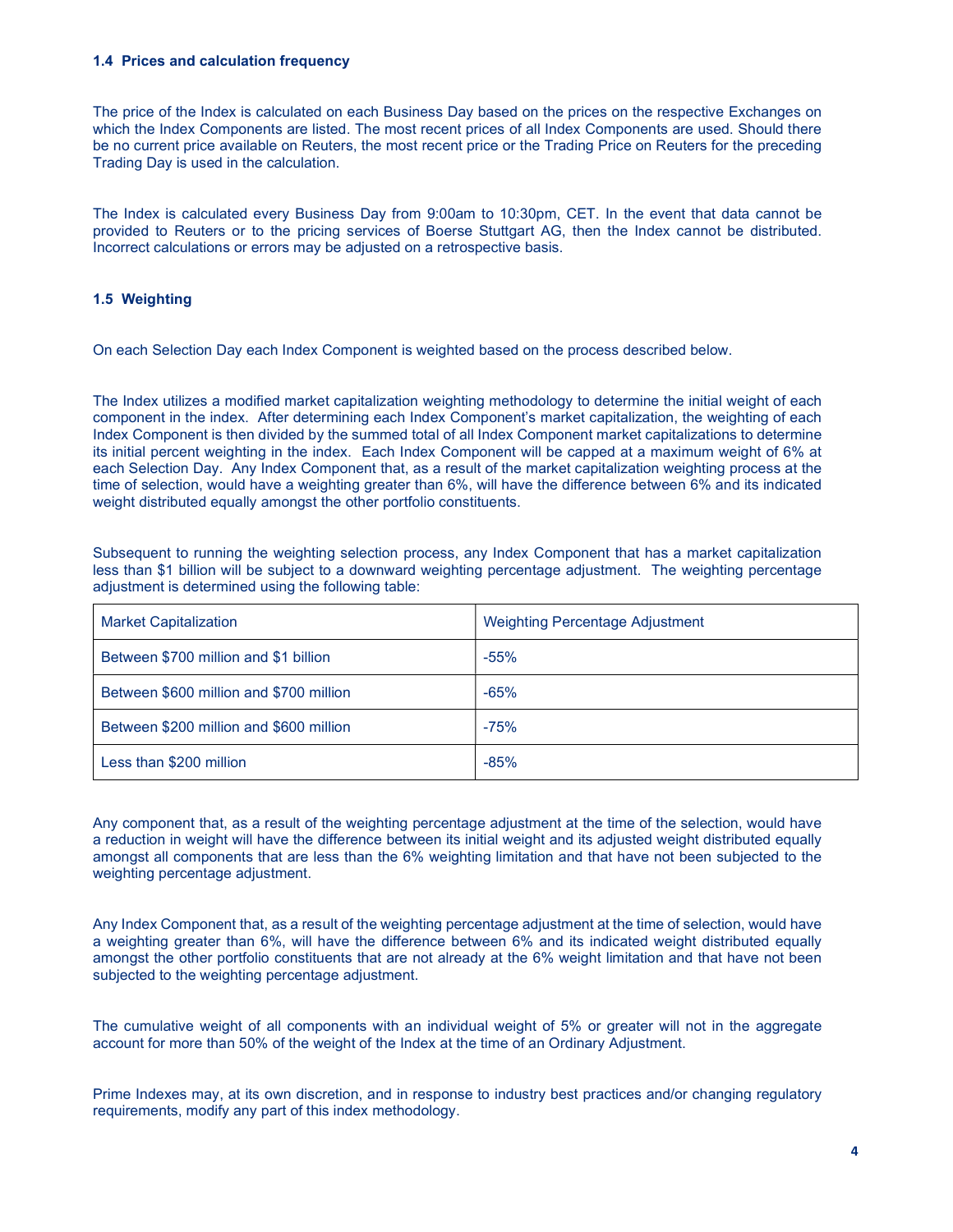## 1.6 Decision-making bodies

A Committee composed of staff from Prime Indexes is responsible for decisions regarding the composition of the Index as well as any amendments to the rules (in this document referred to as the "Committee" or the "Index Committee"). The future composition of the Index is determined by the Committee on the Selection Days according to the procedure outlined in 2.1 of this document. The Committee shall also decide about the future composition of the Index, if any Extraordinary Events should occur and the implementation of any necessary adjustments.

Members of the Committee can recommend changes to the guideline and submit them to the Committee staff for approval.

## 1.7 Publication

All specifications and information relevant for calculating the Index are made available on http://www.primeindexes.com and sub-pages.

## 1.8 Historical data

Historical data will be maintained from the Base Date.

## 1.9 Licensing

Licences to use the Index as the underlying value for derivative instruments or investment products are issued to stock exchanges, banks, financial services providers and investment houses by Prime Indexes.

#### 2 Composition of the Index

#### 2.1 Selection of the Index Components

The initial composition of the Index as well as any ongoing adjustment is based on the following rules:

On the Selection Days, Prime Indexes defines the mobile payments universe. To be considered as part of the mobile payments universe a company must:

- i. Engage in providing payment processing services or applications,
- ii. Provide payment solutions,
- iii. Build or provide payment industry architecture, infrastructure or software, or
- iv. Provide services as a credit card network.

The mobile payments universe is then further refined to identify a selection pool that satisfies the following eligibility requirements: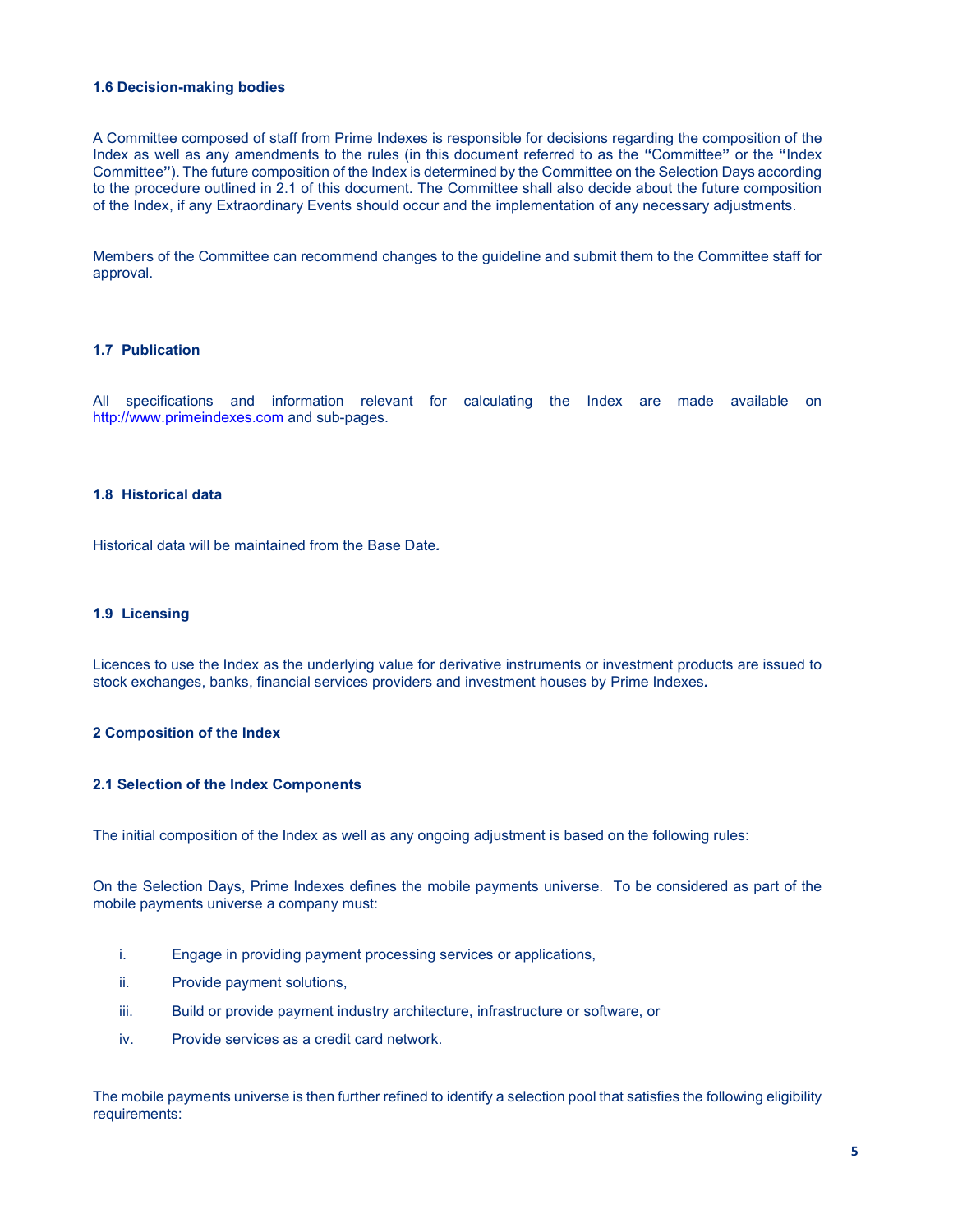**Component Security Type Requirement:** An equity security of an operating company and not a closedend fund, exchange-traded fund (ETF), investment vehicle or royalty trust.

**Exchange Listing Requirement:** The component security must not be listed on an exchange in a country which employs restrictions on foreign capital investment such as those restrictions render the component effectively non-investable for a US based fund.

Market Capitalization Requirement: New components must have a market capitalization of \$500 million or greater, existing components \$100 million or greater

Liquidity Requirement: New components must have a 3-month average daily value traded of \$1 million or greater

Prime Indexes may determine that certain components, that would otherwise satisfy eligibility requirements, be excluded from the Index. Likewise, Prime Indexes may determine that certain components that do not satisfy eligibility requirements be included in the Index.

#### 2.2 Ordinary adjustment

The composition of the Index and the constituent weights is determined via the Reconstitution Process two Thursdays before the second Friday of March, June, September, and December or the next Business Day if this happens to be a non-Business Day (the "Selection Day"). The Index Shares shall be fixed on the Selection Day and the component weights shall float with the price of the components from the Selection Day forward.

The adjustments are made on the third Friday of March, June, September and December or the next Business Day if this happens to be a non- Business Day (the "Adjustment Day") based on the Trading Prices of the Index Components on the Adjustment Day.

#### 2.3 Extraordinary adjustment

The Committee may, but is under no obligation to, substitute an Index Component with a successor Index Component upon the occurrence of an Extraordinary Event as determined by Prime Indexes. Any such successor Index Component shall be included in the Index after the close of business on the day when an Extraordinary Event has been determined by Prime Indexes.

## 3 Calculation of the Index

#### 3.1 Index formula

The Index Value on a Business Day at the relevant time is calculated in accordance with the following formula:

$$
Index_{t} = \frac{\sum_{i=1}^{n} x_{i,t} * p_{i,t} * f_{i,t}}{D_{t}}
$$

with: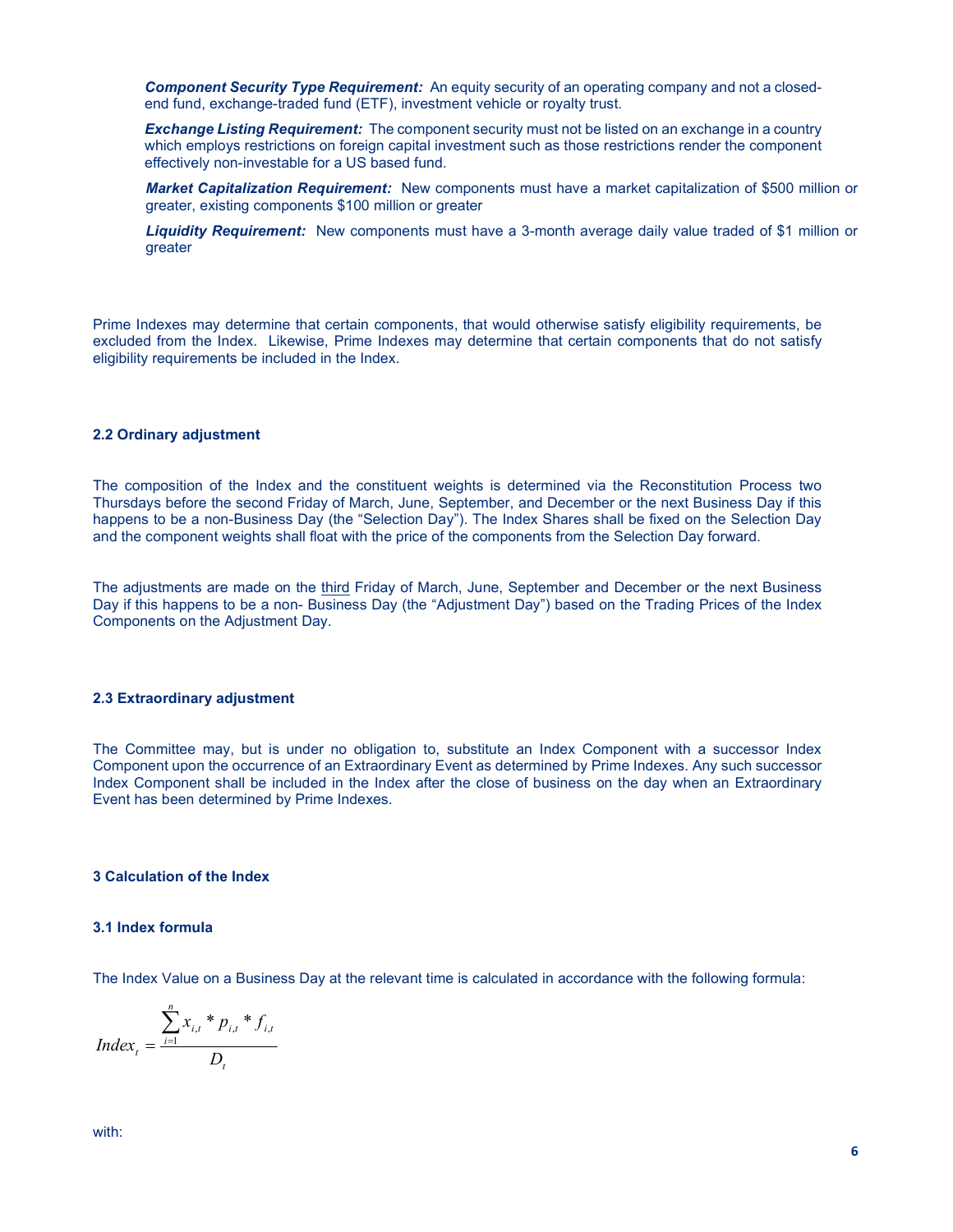- = Number of Index Shares of the Index Component i on Trading Day t  $x_{i,t}$
- = Price of Index Component i on Trading Day t  $p_{i,t}$
- = Foreign exchange rate to convert the Price of Index Component i on Trading Day t into the Index **Currency**  $f_{i,t}$
- = Divisor on Trading Day t  $D_t$

The initial Divisor on the Base Date is calculated according to the following formula:

$$
D_{t} = \frac{\sum_{i=1}^{n} (p_{i,t} * f_{i,t} * x_{i,t})}{100}
$$

After the close of trading on each Adjustment Day t the new Divisor is calculated as follows:

$$
D_{t} = \frac{\sum_{i=1}^{n} (p_{i,t} * f_{i,t} * x_{i,t})}{Index_{t}}
$$

This Divisor is valid starting the immediately following Business Day.

#### 3.2 Accuracy

The value of the Index will be rounded to 4 decimal places.

The Number of Index Shares of the Index Components will be rounded to integers.

Trading Prices and foreign exchange rates will be rounded to six decimal places.

Divisors will be rounded to six decimal places

## 3.3 Adjustments

Indices need to be adjusted for systematic changes in prices once these become effective. This requires the new Number of Index Shares of the affected Index Component and the Divisor to be calculated on an ex-ante basis.

Following the Committee's decision, the Index is adjusted for distributions, capital increases and stock splits.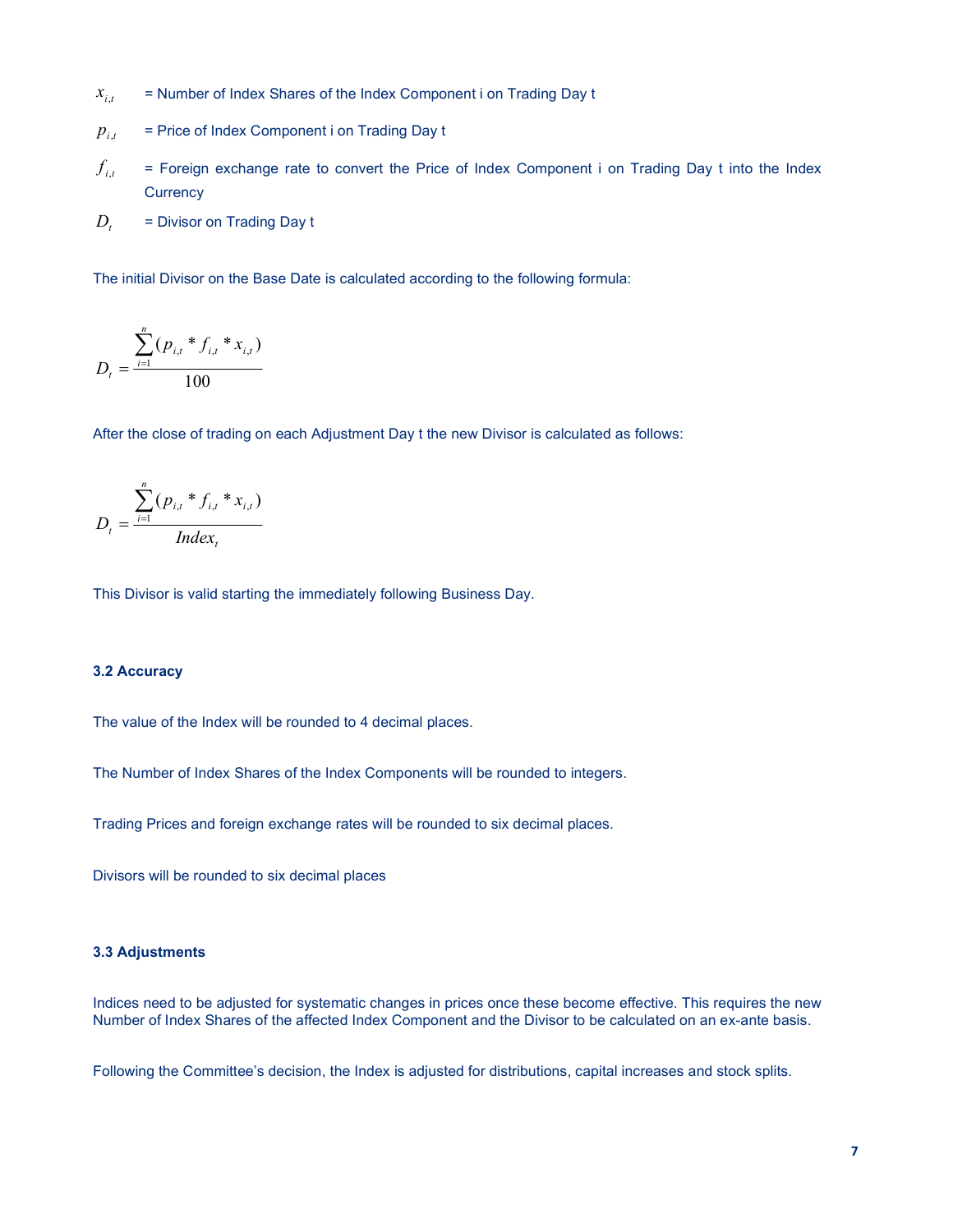This procedure ensures that the first ex quote can be properly reflected in the calculation of the Index. This exante procedure assumes the general acceptance of the Index calculation formula as well as open access to the parameter values used. The calculation parameters are provided by the Index Calculator.

## 3.4 Dividends and other distributions

Dividend payments and other distributions are included in the Gross Total Return Index and Net Total Return Index. They cause an adjustment of the Divisor. The new Divisor is calculated as follows:

$$
D_{t+1} = D_t * \frac{\sum_{i=1}^n (p_{i,t} * f_{i,t} * x_{i,t}) - (x_{i,t} * y_{i,t} * g_{i,t})}{\sum_{i=1}^n (p_{i,t} * f_{i,t} * x_{i,t})}
$$

with

 = Price of Index Component i on Trading Day t  $p_{i,t}$ 

 = Foreign exchange rate to convert the Price of Index Component i on Trading Day t into the Index **Currency**  $f_{i,t}$ 

 = Number of Index Shares of the Index Component i on Trading Day t  $x_{i,t}$ 

 = Distribution of Index Component i with ex date t+1 multiplied by the Dividend Correction Factor  $y_{i,t}$ 

- = Foreign exchange rate to convert the amount of the distribution of Index Component i on Trading Day t into the Index Currency  $g_{i,t}$
- = Divisor on Trading Day t  $D_t$
- = Divisor on Trading Day t+1  $D_{t+1}$

## 3.5 Corporate actions

### 3.5.1 Principles

Following the announcement by an issuer of Index Components of the terms and conditions of a corporate action the Index Calculator determines whether such corporate action has a dilutive, concentrative or similar effect on the price of the respective Index Component.

If this should be the case the Index Calculator shall make the necessary adjustments that are deemed appropriate in order to take into account the dilutive, concentrative or similar effect and shall determine the date on which this adjustment shall come into effect.

Amongst other things the Index Calculator can take into account is an adjustment made by an Affiliated Exchange as a result of the corporate action with regard to option and futures contracts on the respective share traded on this Affiliated Exchange.

#### 3.5.2 Capital increases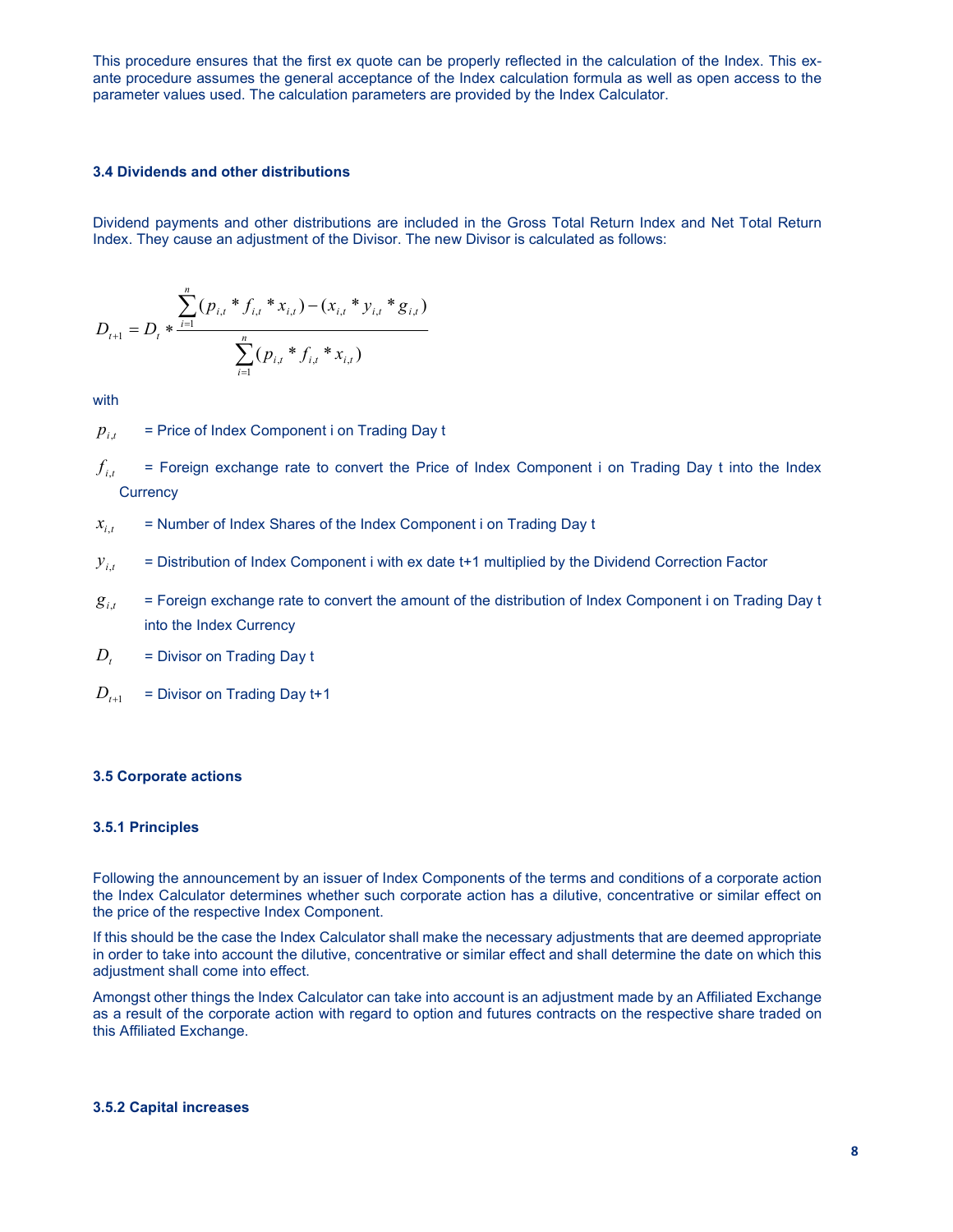In the case of capital increases with ex date t+1 the Index is adjusted as follows:

$$
x_{i,t+1} = x_i * \frac{1+B}{1}
$$
 with:

 $x_{i,t+1}$  = Number of Index Shares of Index Component i on Trading Day  $t+1$ 

 $x_{i,t}$  = Number of Index Shares of Index Component i on Trading Day t

B = Shares received for every share held

$$
p_{i,t+1} = \frac{p_{i,t} + s * B}{1 + B}
$$
 with:

 $p_{i,t}$  = Price of Index Component i on Trading Day t

- $p_{i,t+1}$  = Hypothetical Price of Index Component i on Trading Day  $t+1$
- s = Subscription Price in the Index Component currency

$$
x_{i,i+1} = x_i * \frac{1+B}{1}
$$
 with:  
\n
$$
x_{i,k+1} = \text{Number of Index Shares of Index Componenti on Trading Day t+1}
$$
\n
$$
x_{i,k} = \text{Number of Index Shares of Index Componenti on Trading Day t}
$$
\n
$$
B = \text{Share received for every share held}
$$
\n
$$
p_{i,i+1} = \frac{p_{i,i} + s * B}{1+B}
$$
 with:  
\n
$$
p_{i,i+1} = \text{Price of Index Componenti on Trading Day t}
$$
\n
$$
= \text{Flypothetical Price of Index Componenti on Trading Day t+1}
$$
\n
$$
= \text{Subscript Price in the Index Component currency}
$$
\n
$$
\sum_{i=1}^{n} (p_{i,i} * f_{i,i} * x_{i,i}) + \sum_{i=1}^{n} \left[ (x_{i,i+1} * p_{i,i+1} * f_{i,i}) - (x_{i,i} * p_{i,i} * f_{i,i}) \right]
$$
\n
$$
D_{i+1} = D_i * \frac{\sum_{i=1}^{n} (p_{i,i} * f_{i,i} * x_{i,i})}{\sum_{i=1}^{n} (p_{i,i} * f_{i,i} * x_{i,i})}
$$

with

 = Price of Index Component i on Trading Day t  $p_{i,t}$ 

- = Foreign exchange rate to convert the Price of Index Component i on Trading Day t into the Index **Currency**  $f_{_{i,t}}$
- = Number of Index Shares of the Index Component i on Trading Day t  $x_{i,t}$
- = Hypothetical price of Index Component i on Trading Day t+1  $p_{i,t+1}$
- = Number of Index Shares of the Index Component i on Trading Day t+1  $x_{i,t+1}$
- = Divisor on Trading Day t  $D_t$
- = Divisor on Trading Day t+1  $D_{t+1}$

# 3.5.3 Share splits

In the case of share splits with ex date on Trading Day t+1 it is assumed that the prices change in ratio of the terms of the split. The new Number of Index Shares is calculated as follows:

$$
x_{i,t+1} = x_{i,t} * B
$$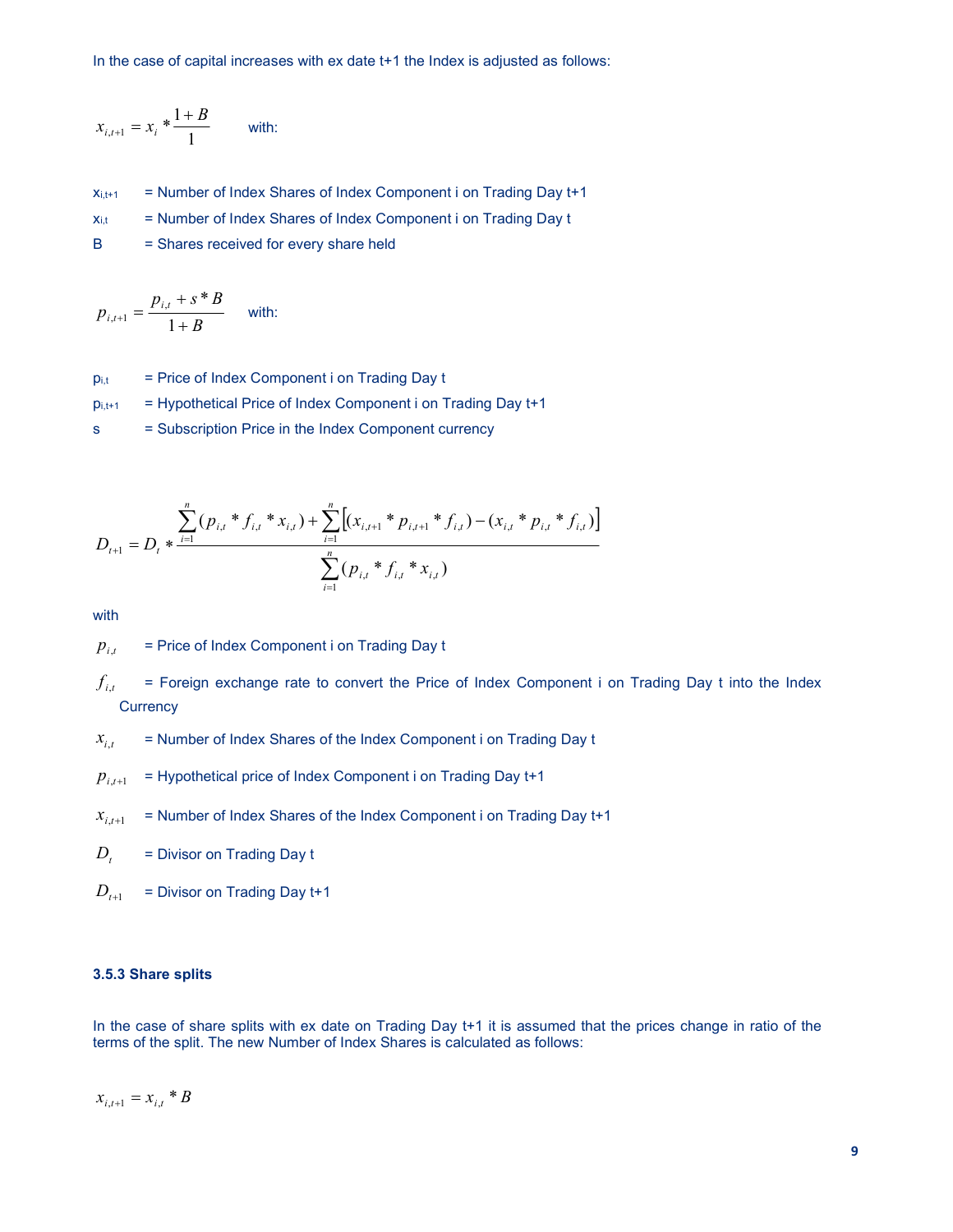- $x_{i,t}$  = Number of Index Shares of the affected Index Component on Trading Day t
- $x_{i,t+1}$  = Number of Index Shares of the affected Index Component on Trading Day  $t+1$
- B = Shares after the share split for every share held before the split

## 3.5.4 Component distributions

In the case of component distributions with ex date on Trading Day t+1 it is assumed that the prices change according to the terms of the distribution. The new Number of Index Shares is calculated as follows:

 $x_{i,t+1} = x_{i,t} * (1 + B)$ 

- $x_{i,t}$  = Number of Index Shares of the affected Index Component on Trading Day t
- $x_{i,t+1}$  = Number of Index Shares of the affected Index Component on Trading Day  $t+1$
- B = Shares received for every share held

## 3.6 Calculation of the Index in the event of a Market Disruption Event

The Index is not calculated in the event of a Market Disruption Event or Force Majeure Event. If the Market Disruption Event or Force Majeure Event continues over a period of eight Trading Days, then the Committee will determine the necessary action (including but not limited to taking into account the market conditions prevailing at this point in time, the last quoted Trading Price for each of the Index Components as well as any other conditions that it deems relevant for calculating the Index value) such that the affected securities resulting from the Market Disruption Event are no longer causing such disruption to occur.

## 4. Definitions

"Index Universe" in respect of a Selection Day are companies that fulfill the following criteria:

On the Selection Days, Prime Indexes defines the mobile payments universe. To be considered as part of the mobile payments universe a company must:

- i. Engage in providing payment processing services,
- ii. Provide payment solutions,
- iii. Build or provide payment industry infrastructure and/or software, or
- iv. Provide services as a credit card network.

The mobile payments universe is then further refined to identify a selection pool that satisfies the following eligibility requirements:

**Component Security Type Requirement:** An equity security of an operating company and not a closed-end fund, exchange-traded fund (ETF), investment vehicle or royalty trust.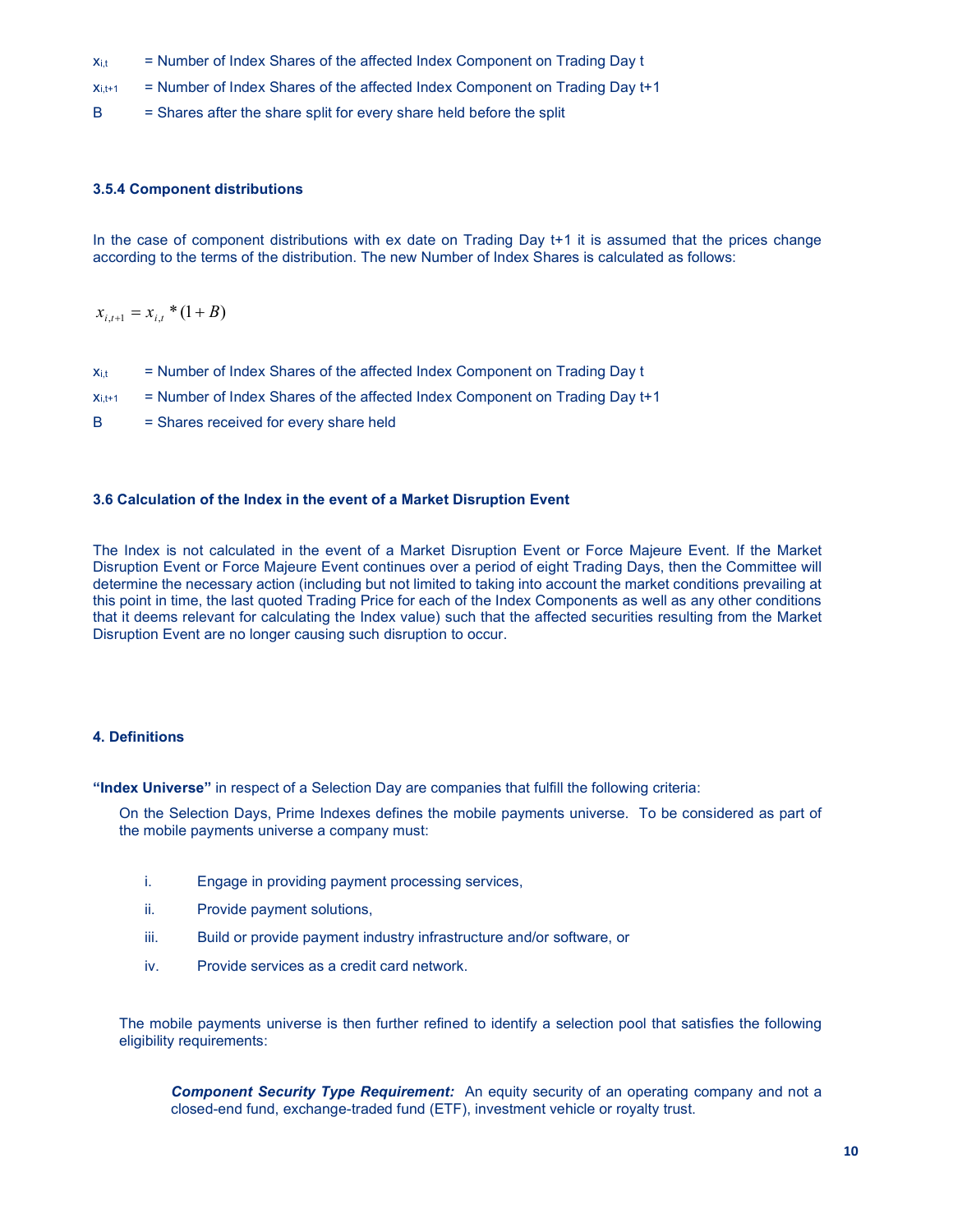**Exchange Listing Requirement:** The component security must not be listed on an exchange in a country which employs restrictions on foreign capital investment such as those restrictions render the component effectively non-investable for a US based fund.

Market Capitalization Requirement: New components must have a market capitalization of \$500 million or greater, existing components \$100 million or greater.

Liquidity Requirement: New components must have a 3-month average daily value traded of \$1 million or greater.

"Number of Shares" is in respect of an Index Component and any given Business Day the number or fraction of shares included in the Index. It is calculated for any Index Component as the ratio of (A) the Percentage Weight of an Index Component multiplied by the Index value and (B) its Trading Price.

"Percentage Weight" of an Index Component is the ratio of its Trading Price multiplied by its Number of Shares divided by the Index value.

"Dividend Correction Factor" is calculated as 1 minus the applicable withholding tax rate and/or other applicable tax rate currently prevalent in the respective country.

In particular an "Extraordinary Event" is

- a Merger
- a Takeover bid
- a delisting
- the Nationalisation of a company
- Insolvency.

The Trading Price for this Index Component on the day the event came into effect is the last available market price for this Index Component quoted on the Exchange on the day the event came into effect (or, if a market price is not available for the day the event came into effect, the last available market price quoted on the Exchange on a day specified as appropriate by the Index Calculator), as determined by the Index Calculator, and this price is used as the Trading Price of the particular Index Component until the end of the day on which the composition of the Index is next set.

In the event of the Insolvency of an issuer of an Index Component the Index Component shall remain in the Index until the next Adjustment Day. As long as a market price for the affected Index Component is available on a Business Day, this shall be applied as the Trading Price for this Index Component on the relevant Business Day, as determined in each case by the Index Calculator. If a market price is not available on a Business Day the Trading Price for this Index Component is set to zero. The Committee may also decide to eliminate the respective Index Component at an earlier point in time prior to the next Adjustment Day. The procedure in this case is identical to an elimination due to and Extraordinary Event.

An Index Component is "delisted" if the Exchange announces pursuant to the Exchange regulations that the listing of, the trading in or the issuing of public quotes on the Index Component at the Exchange has ceased immediately or will cease at a later date, for whatever reason (provided delisting is not because of a Merger or a Takeover bid), and the Index Component is not immediately listed, traded or quoted again on an exchange, trading or listing system, acceptable to the Index Calculator.

"Insolvency" occurs with regard to an Index Component if (A) all shares of the respective issuer must be transferred to a trustee, liquidator, insolvency administrator or a similar public officer as result of a voluntary or compulsory liquidation, insolvency or winding-up proceedings or comparable proceedings affecting the issuer of the Index Components or (B) the holders of the shares of this issuer are legally enjoined from transferring the shares.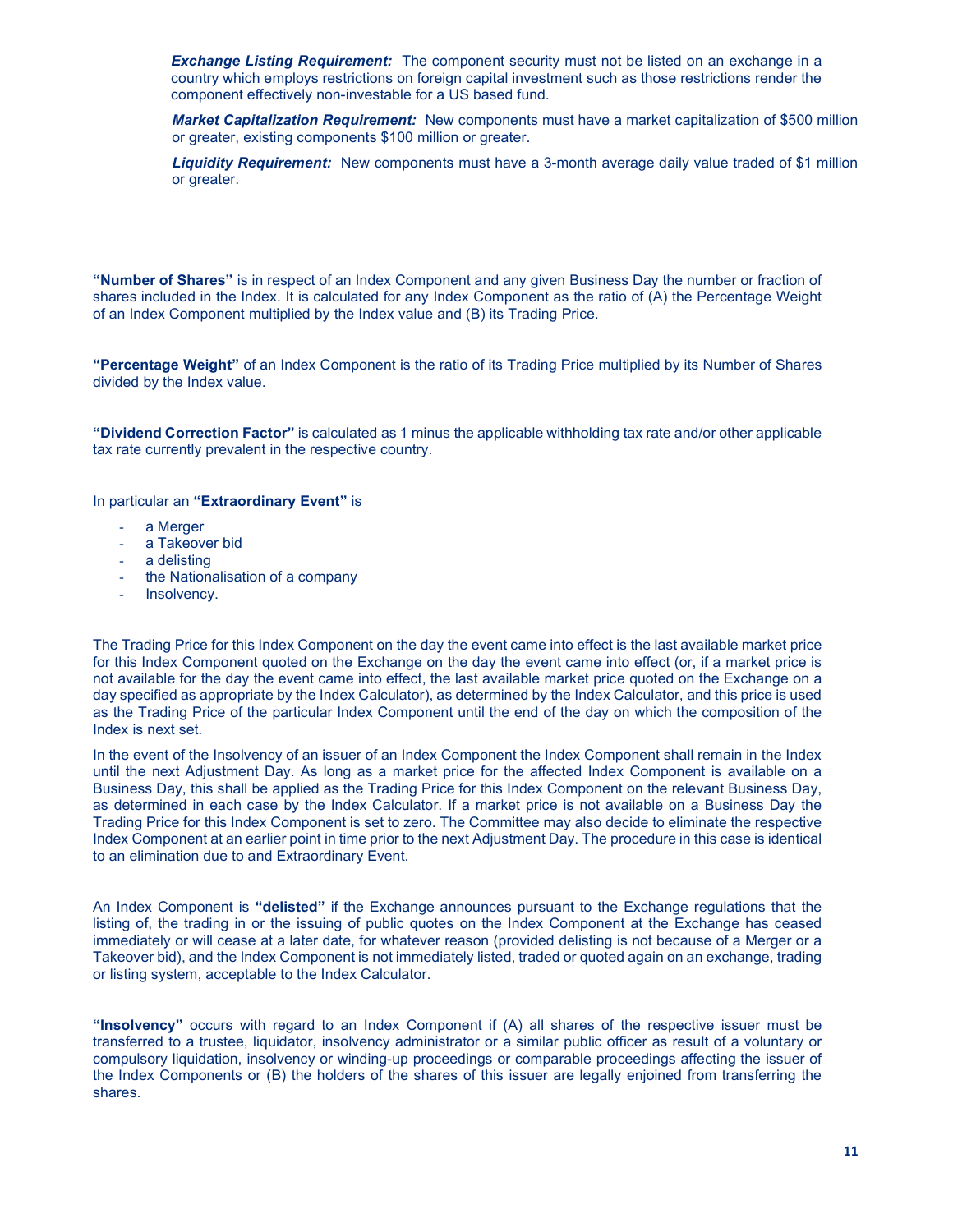A "Takeover bid" is a bid to acquire, an exchange offer or any other offer or act of a legal person that results in the related legal person acquiring as part of an exchange or otherwise more than 10% and less than 100% of the voting shares in circulation from the issuer of the Index Component or the right to acquire these shares, as determined by the Index Calculator based on notices submitted to public or self-regulatory authorities or other information considered by the Index Calculator to be relevant.

With regard to an Index Component a "Merger" is

- (i) a change in the security class or a conversion of this share class that results in a transfer or an ultimate definite obligation to transfer all the shares in circulation to another legal person,
- (ii) a merger (either by acquisition or through forming a new structure) or a binding obligation on the part of the issuer to exchange shares with another legal person (except in a merger or share exchange under which the issuer of this Index Component is the acquiring or remaining company and which does not involve a change in security class or a conversion of all the shares in circulation),
- (iii) a takeover offer, exchange offer, other offer or another act of a legal person for the purposes of acquiring or otherwise obtaining from the issuer 100% of the shares issued that entails a transfer or the irrevocable obligation to transfer all shares (with the exception of shares which are held and controlled by the legal person), or
- (iv) a merger (either by acquisition or through forming a new structure) or a binding obligation on the part of the issuer of the share or its subsidiaries to exchange shares with another legal person, whereby the issuer of the share is the acquiring or remaining company and it does not involve a change in the class or a conversion of the all shares issued, but the shares in circulation directly prior to such an event (except for shares held and controlled by the legal person) represent in total less than 50% of the shares in circulation directly subsequent to such an event.

The "Merger Date" is the date on which a Merger is concluded or the date specified by the Index Calculator if such a date cannot be determined under the law applicable to the Merger.

"Nationalisation" is a process whereby all shares or the majority of the assets of the issuer of the shares are nationalised or are expropriated or otherwise must be transferred to public bodies, authorities or institutions.

"Exchange" is, in respect of Index and every Index Component, the respective primary exchange where the Index Component has its primary listing. The Committee may decide to declare a different stock exchange the "Exchange" for trading reasons, even if the company is only listed there via a Stock Substitute.

"Stock Substitute" includes in particular American Depository Receipts (ADR) and Global Depository Receipts (GDR).

With regard to an Index component (subject to the provisions given above under "Extraordinary Events") the "Trading Price" in respect of a Trading Day is the closing price on this Trading Day determined in accordance with the Exchange regulations. If the Exchange has no closing price for an Index Component, the Index Calculator shall determine the Trading Price and the time of the quote for the share in question in a manner that appears reasonable to him.

A "Trading Day" is in relation to the Index or an Index Component a Trading Day on the Exchange (or a day that would have been such a day if a market disruption had not occurred), excluding days on which trading may be ceased prior to the normal Exchange closing time. The Index Calculator is ultimately responsible as to whether a certain day is a Trading Day with regard to the Index or an Index Component or in any other connection relating to this document.

A "Business Day" is a day on which the New York Stock Exchange is open for trading.

The "Index Calculator" is Solactive AG or any other appropriately appointed successor in this function.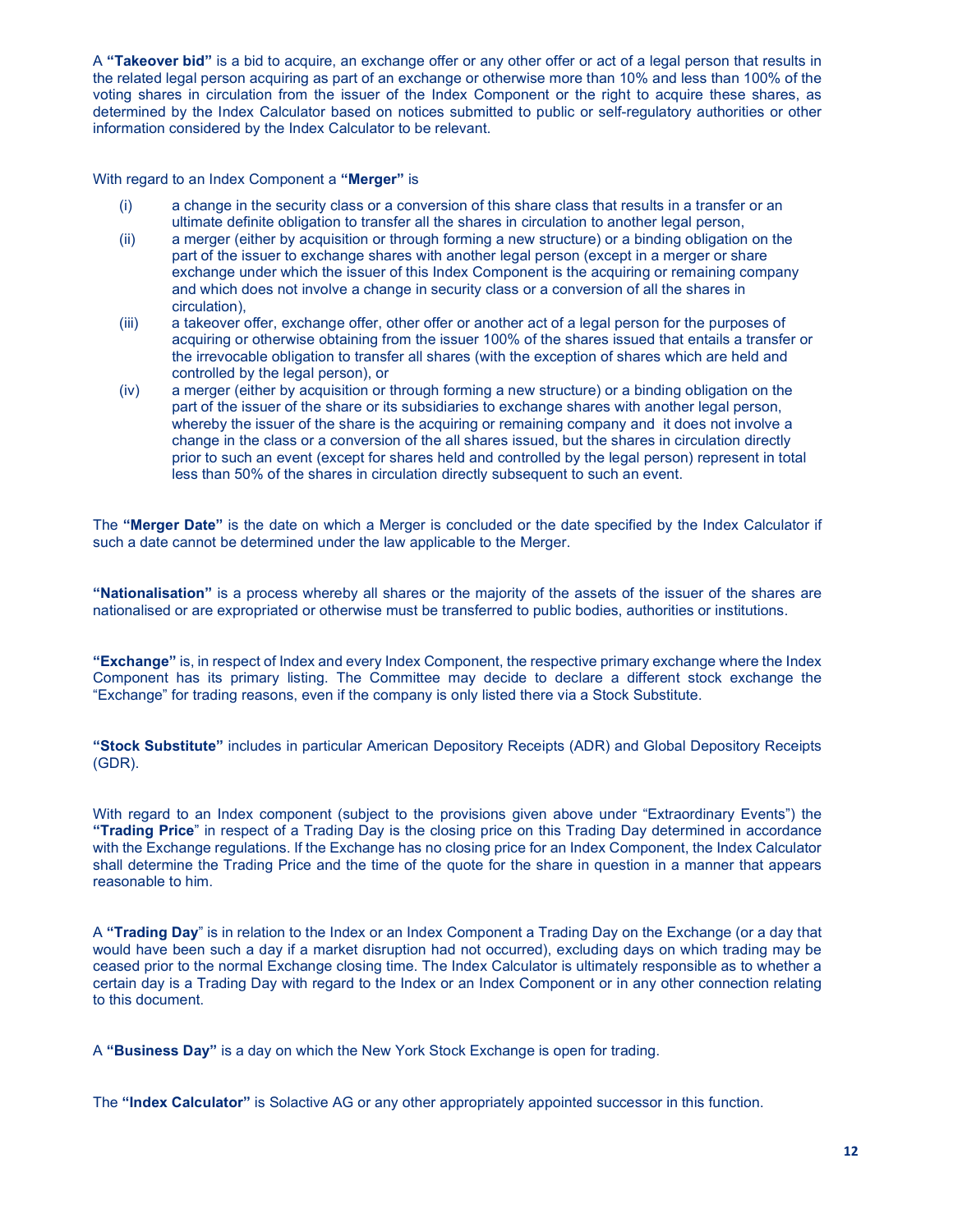"Market Capitalization" is with regard to each of the companies in the Index Universe on a Selection Day or Adjustment Day the value published as the Market Capitalization for this day.

As at the date of this document Market Capitalization is defined as the value of a company calculated by multiplying the number of shares outstanding of the company by its share price.

"Adjustment Day" is the third Friday in March, June, September and December or the next Business Day if this happens to be a non-Business Day.

"Selection Day" is the second Friday in March, June, September and December or the next Business Day if this happens to be a non-Business Day.

An "Affiliated Exchange" is with regard to an Index Component an exchange, a trading or quotation system on which options and futures contracts on the Index Component in question are traded, as specified by the Index Calculator.

### A "Market Disruption Event" occurs if

1. one of the following events occurs or exists on a Trading Day prior to the opening quotation time for an Index Component:

A) trading is suspended or restricted (due to price movements that exceed the limits allowed by the Exchange or an Affiliated Exchange, or for other reasons):

- 1.1. across the whole Exchange; or
- 1.2. in options or futures contracts on or with regard to an Index Component or an Index Component that is quoted on an Affiliated Exchange; or
- 1.3. on an Exchange or in a trading or quotation system (as determined by the Index Calculator) in which an Index Component is listed or quoted; or

B) an event that (in the assessment of the Index Calculator) generally disrupts and affects the opportunities of market participants to execute on the Exchange transactions in respect of a share included in the Index or to determine market values for a share included in the Index or to execute on an Affiliated Exchange transaction with regard to options and futures contracts on these shares or to determine market values for such options or futures contracts; or

2. trading on the Exchange or an Affiliated Exchange is ceased prior to the usual closing time (as defined below), unless the early cessation of trading is announced by the Exchange or Affiliated Exchange on this Trading Day at least one hour before

(aa) the actual closing time for normal trading on the Exchange or Affiliated Exchange on the Trading Day in question or, if earlier.

(bb) the closing time (if given) of the Exchange or Affiliated Exchange for the execution of orders at the time the quote is given.

"Normal exchange closing time" is the time at which the Exchange or an Affiliated Exchange is normally closed on working days without taking into account after-hours trading or other trading activities carried out outside the normal trading hours; or

3. a general moratorium is imposed on banking transactions in the country in which the Exchange is resident if the above-mentioned events are material in the assessment of the Index Calculator, whereby the Index Calculator makes his decision based on those circumstances that he considers reasonable and appropriate.